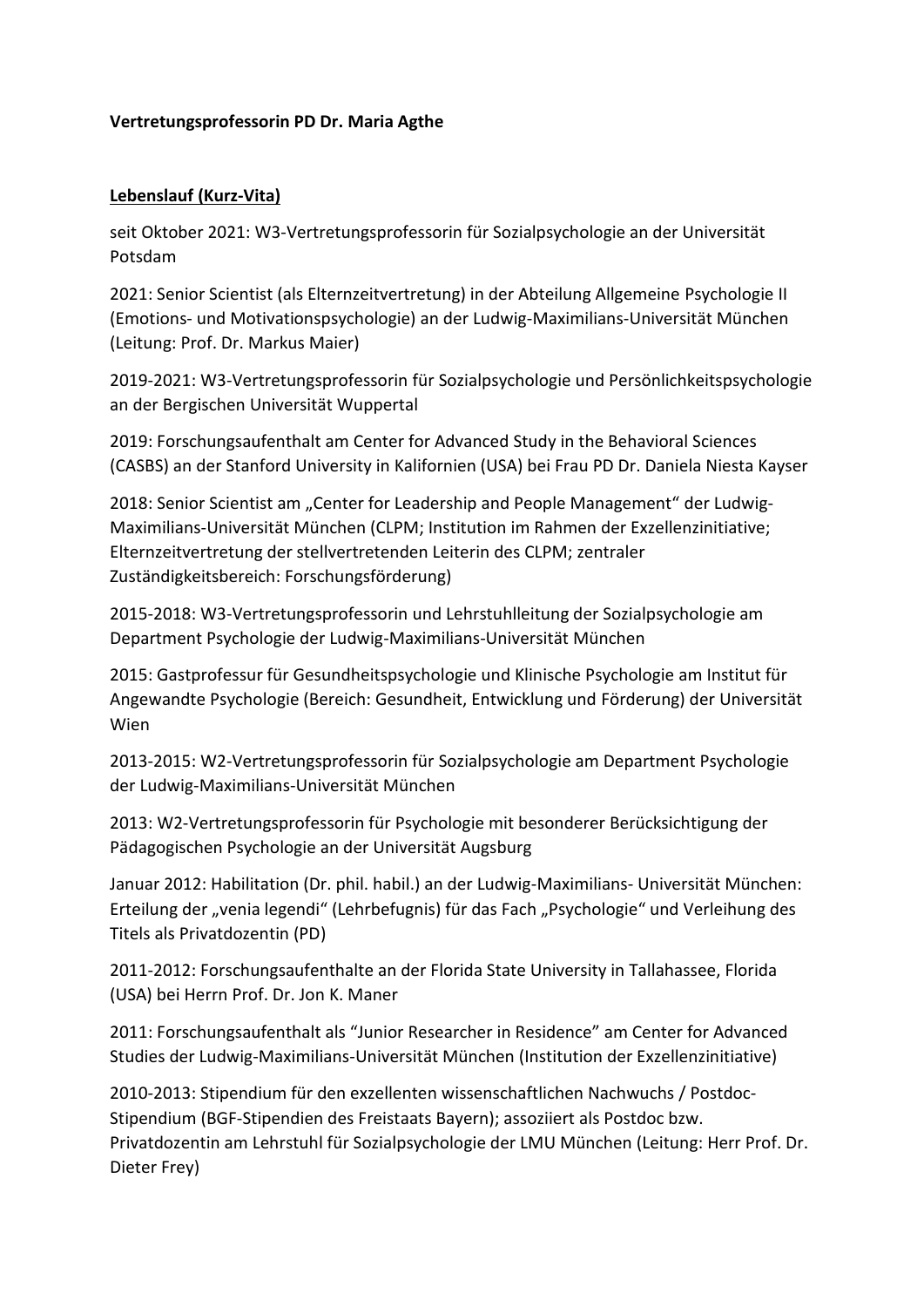2008-2010: Wissenschaftliche Mitarbeiterin (Postdoc) am Institutsbereich für Allgemeine Psychologie II (Motivations-, Emotions- und Lernpsychologie) der Ludwig-Maximilians-Universität München (Leitung: Frau Prof. Dr. Kristina Hennig-Fast)

2008: Forschungsaufenthalt an der State University of New York at Stony Brook (SUNY) in New York (USA) bei Herrn Prof. Dr. Markus Maier

Februar 2008: Erwerb des Doktortitels an der Ludwig-Maximilians-Universität München (Dr. phil.; Note: "summa cum laude")

2006-2008: Wissenschaftliche Mitarbeiterin und Doktorandin (Promotionsstudium in Psychologie mit dem Nebenfach Pädagogik) am Institutsbereich für Allgemeine Psychologie II (Motivations-, Emotions- und Lernpsychologie) der Ludwig-Maximilians-Universität München (Leitung: Herr Prof. Dr. Friedrich Försterling)

März 2006: Diplomprüfung in Psychologie an der Ludwig-Maximilians-Universität München

2001-2006: Studium der Psychologie an der Ludwig-Maximilians-Universität München (LMU)

(Während des Studiums, der Promotion und als Postdoc kurze weitere Auslands- bzw. Forschungsaufenthalte an europäischen und nordamerikanischen Universitäten)

Lehrveranstaltungen: Bisher insgesamt über 100 Lehrveranstaltungen an Universitäten (Ludwig-Maximilians-Universität München, Universität Augsburg, Universität Wien, Bergische Universität Wuppertal, Universität Potsdam) zu verschiedenen Themenbereichen (insbesondere der Sozialpsychologie, der Motivations-, Emotions- und Lernpsychologie, der Pädagogischen Psychologie, der Schulpsychologie und in Lehramtsstudiengängen, sowie auch zu Themen der Gesundheitspsychologie, der Evolutionspsychologie, der Arbeits-, Organisations- und Wirtschaftspsychologie, der interkulturellen Psychologie und der Positiven Psychologie).

Mitgliedschaften: Mitgliedschaften bei der Association for Psychological Science (APS), der Deutschen Gesellschaft für Psychologie (DGPs) und der Society for Personality and Social Psychology (SPSP)

# Gutachtertätigkeit für internationale Fachzeitschriften (Ad-hoc):

Asian Journal of Social Psychology (AJSP), Basic and Applied Social Psychology (BASP), Behavioral and Brain Sciences (BBS), British Journal of Social Psychology (BJSP), European Journal of Social Psychology (EJSP), Evolutionary Psychology (EP), International Journal of Public Opinion Research (IJPOR), International Review of Social Psychology (IRSP), Journal of Applied Social Psychology (JASP), Journal of Economic Psychology (JOEP), Journal of Experimental Social Psychology (JESP), Journal of Personality and Social Psychology (JPSP), Organization Science, Organizational Behavior and Human Decision Processes (OBHDP),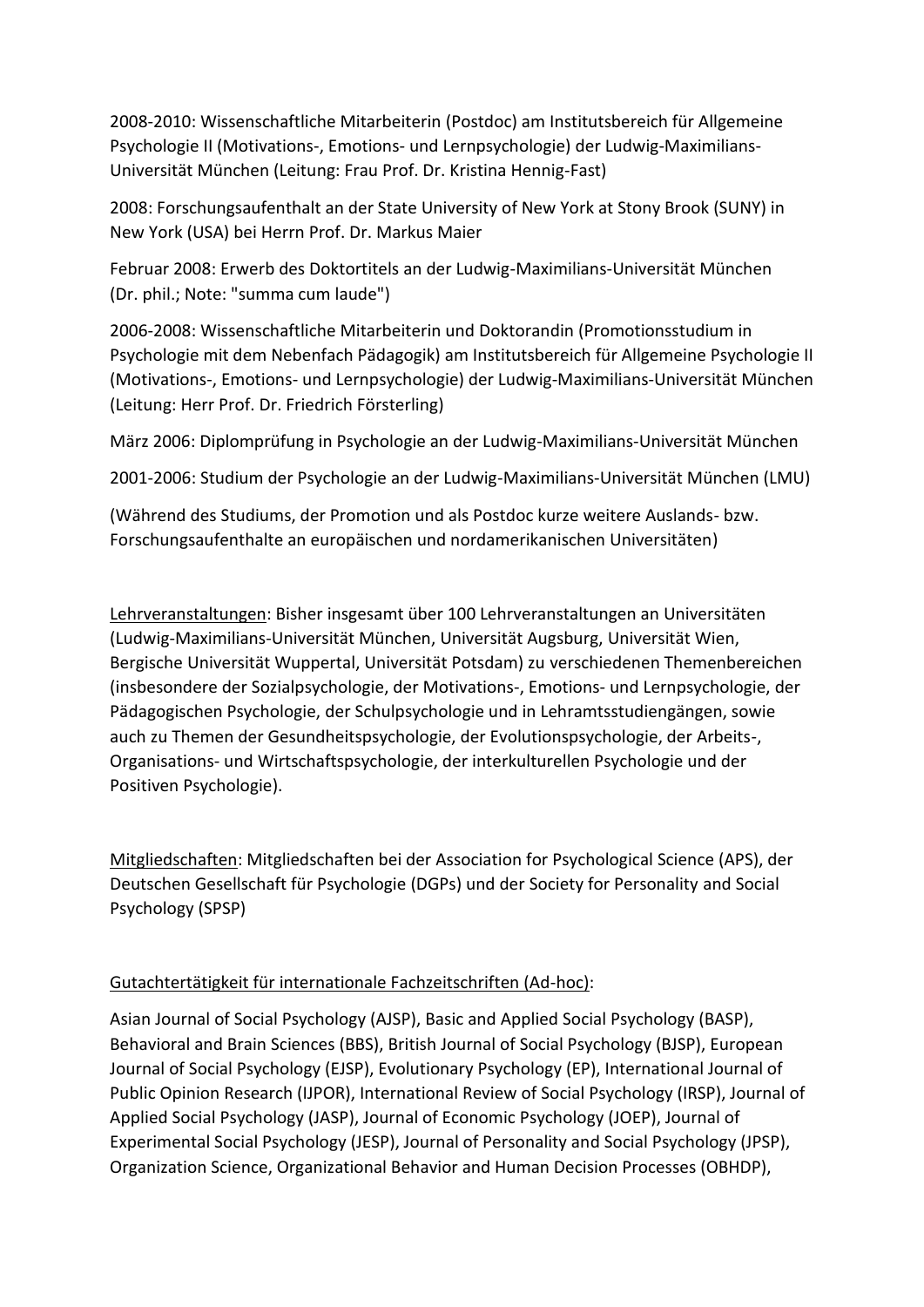Personality and Social Psychology Bulletin (PSPB), Social Cognitive and Affective Neuroscience (SCAN), Social Psychology

## Ausgewählte Publikationen:

## **Publikationen in Fachzeitschriften:**

- Agthe, M. & Niesta Kayser, D. (2020). Vor- oder Nachteil? Wenn gutes Aussehen zu Vorurteilen führt. *InMind Magazin* (Special Issue zu "Stereotypen und Vorurteilen").
- Rinn, R., Kirsch, F., Agthe, M., & Kayser, D. N. (2020). Fertility as a cue for attractiveness in homo-and heterosexual men. *Personality and Individual Differences, 166*, 110171.
- Pfundmair, M., Danböck, S. K., & Agthe, M. (2019). Out of the dark, into the light: The impact of social exclusion on judgments of darkness and brightness. *Acta Psychologica*, *199*, 102901.
- Doblhofer, D. S., Hauser, A., Kuonath, A., Haas, K., Agthe, M. & Frey, D. (2019). Make the best out of the bad: Coping with value incongruence through displaying facades of conformity, positive reframing, and self-disclosure. *European Journal of Work and Organizational Psychology,* 1-22.
- Agthe, M. & Maner, J. K. (2017). Strong but flexible: How fundamental social motives support but sometimes also thwart favorable attractiveness biases. *Behavioral and Brain Sciences, 40*, 16-17. [DOI: [https://doi.org/10.1017/S0140525X16000418\]](https://doi.org/10.1017/S0140525X16000418)
- Aydin, N., Agthe, M., Pfundmair, M., Frey, D. & DeWall, C. N. (2017). Safety in beauty: Social exclusion, antisocial responses, and the desire to reconnect. *Social Psychology*, *48*(4), 208–225.
- Pachler, D., Kuonath, A., Specht, J., Agthe, M. & Frey, D. (2017). Workflow interruptions and well-being: The moderating role of polychronicity. In *Academy of Management Proceedings* (Vol. 2017, No. 1, p. 12926). Briarcliff Manor, NY 10510: Academy of Management.
- Pachler, D.\*, Kuonath, A.\*, Specht, J., Kennecke, S., Agthe, M. & Frey, D. (2017, November 16). Workflow interruptions and employee work outcomes: The moderating role of polychronicity*. Journal of Occupational Health Psychology.* Advance online publication. \*The first two authors contributed equally to this work
- Schneider, C., Agthe, M., Yanagida, T., Voracek, M. & Hennig-Fast, K. (2017). Effects of muscle dysmorphia, social comparisons and body schema priming on desire for social interaction: An experimental approach. *BMC Psychology, 5*(19). [https://doi.org/10.1186/s40359-017-0189-9.](https://doi.org/10.1186/s40359-017-0189-9)
- Agthe, M., Strobel, M., Spörrle, M., Pfundmair, M. & Maner, J. K. (2016). On the borders of harmful and helpful beauty biases: The biasing effects of physical attractiveness depend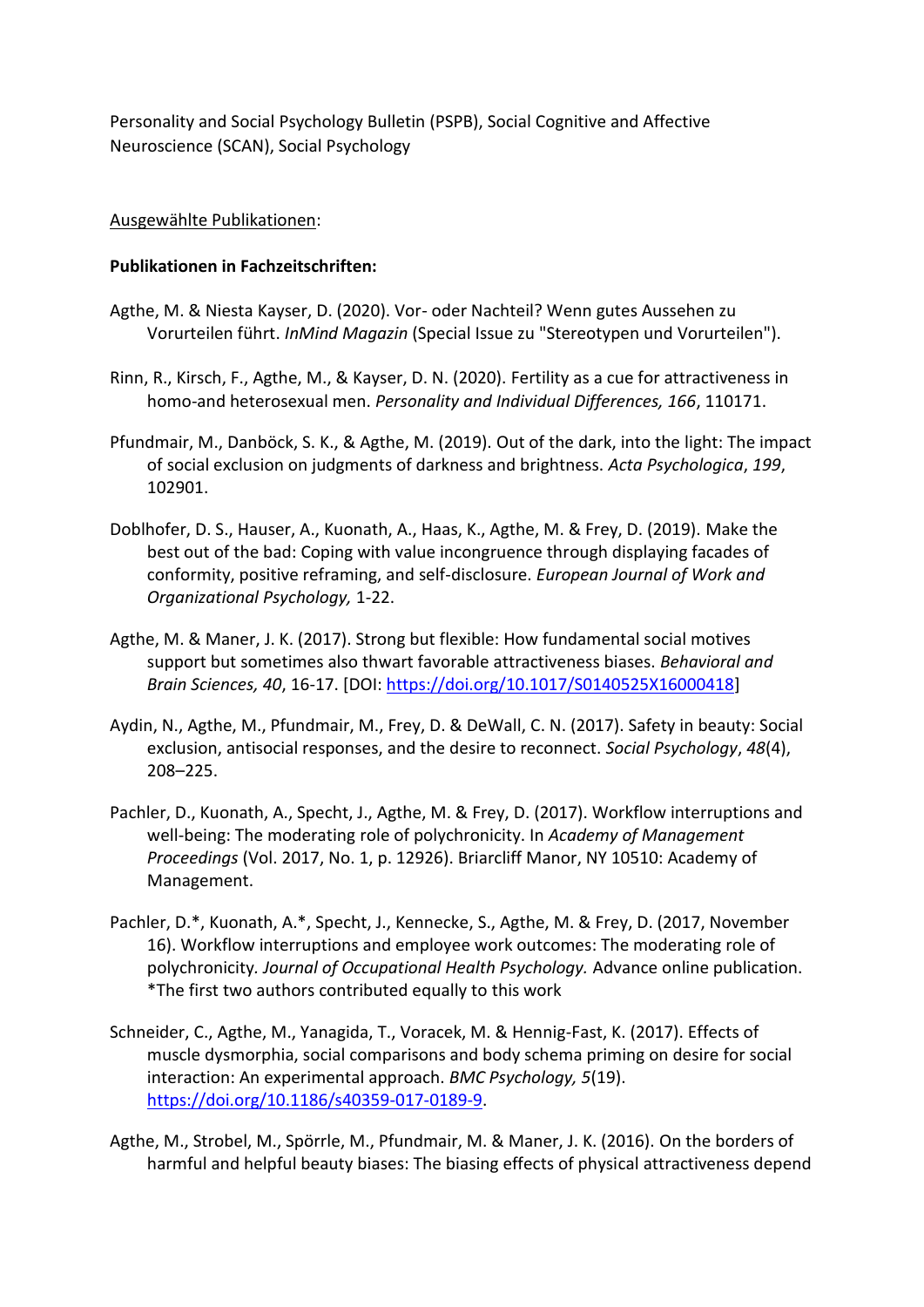on sex and ethnicity. *Evolutionary Psychology, 14*(2), 1-14. doi: 10.1177/1474704916653968.

Niesta Kayser, D.\*, Agthe, M.\* & Maner, J. K. (2016). Strategic sexual signals: Women's display versus avoidance of the color red depends on the attractiveness of an anticipated interaction partner. *PLoS ONE 11*(3): e0148501. doi:10.1371/journal. pone.0148501

\*The first two authors contributed equally to this work

- Niesta Kayser, D.\*, Agthe, M.\* & Frey, D. (2016). Wie Integration gelingen kann. *Psychologie Heute, Jg. 43*(3), 36-40. \*The first two authors contributed equally to this work
- Agthe, M., Spörrle, M., Frey, D. & Maner, J. (2014). Looking up versus looking down: Attractiveness-based organizational biases are moderated by social comparison direction. *Journal of Applied Social Psychology, 44,* 40-45.
- Agthe, M., Spörrle, M., Frey, D., Walper, S. & Maner, J. (2013). When romance and rivalry awaken: Attractiveness-based social judgment biases emerge at puberty. *Human Nature, 24*(2), 182-195.
- Silveira, S.\*, Graupmann, V.\*, Agthe, M., Gutyrchik, E., Blautzik, J., Demirçapa, I., Berndt, A., Bao, Y., Pöppel, E., Frey, D., Reiser, M. & Hennig-Fast, K. (2013). Existential neuroscience: Effects of mortality salience on the neurocognitive processing of attractive opposite-sex faces. *Social Cognitive and Affective Neuroscience (SCAN), 9*(10), 1601-1607. \*The first two authors contributed equally to this work
	-
- Greitemeyer, T., Agthe, M., Turner, R. & Gschwendtner, C. (2012). Acting prosocially reduces retaliation: Effects of prosocial video games on aggressive behavior. *European Journal of Social Psychology, 42,* 235-242.
- Agthe, M., Spörrle, M. & Maner, J. K. (2011). Does being attractive always help? Interactive effects of attractiveness and gender on social decision-making. *Personality and Social Psychology Bulletin, 37*(8), 1042-1054.
- Agthe, M., Herget, P., Spörrle, M. & Felser, G. (2011). Attraktivität ist nicht alles: Die Bedeutsamkeit der Identifikation des Konsumenten mit dem Testimonial im Kontext konsumrelevanten Verhaltens. *Wirtschaftspsychologie, 13*(1), 129-140.
- Agthe, M., Spörrle, M. & Maner, J. K. (2010). Don't hate me because I'm beautiful: Antiattractiveness bias in organizational evaluation and decision making. *Journal of Experimental Social Psychology, 46,* 1151-1154.
- Agthe, M. & Spörrle, M. (2010). Was die Entscheidung verfälscht. *Personalmagazin, 12*(11), 16-18.
- Agthe, M. & Spörrle, M. (2009). On the context sensitivity of the Sexual Attribution Bias: A replication and extension to situations of failure. *The Open Psychology Journal, 2,* 19-24.